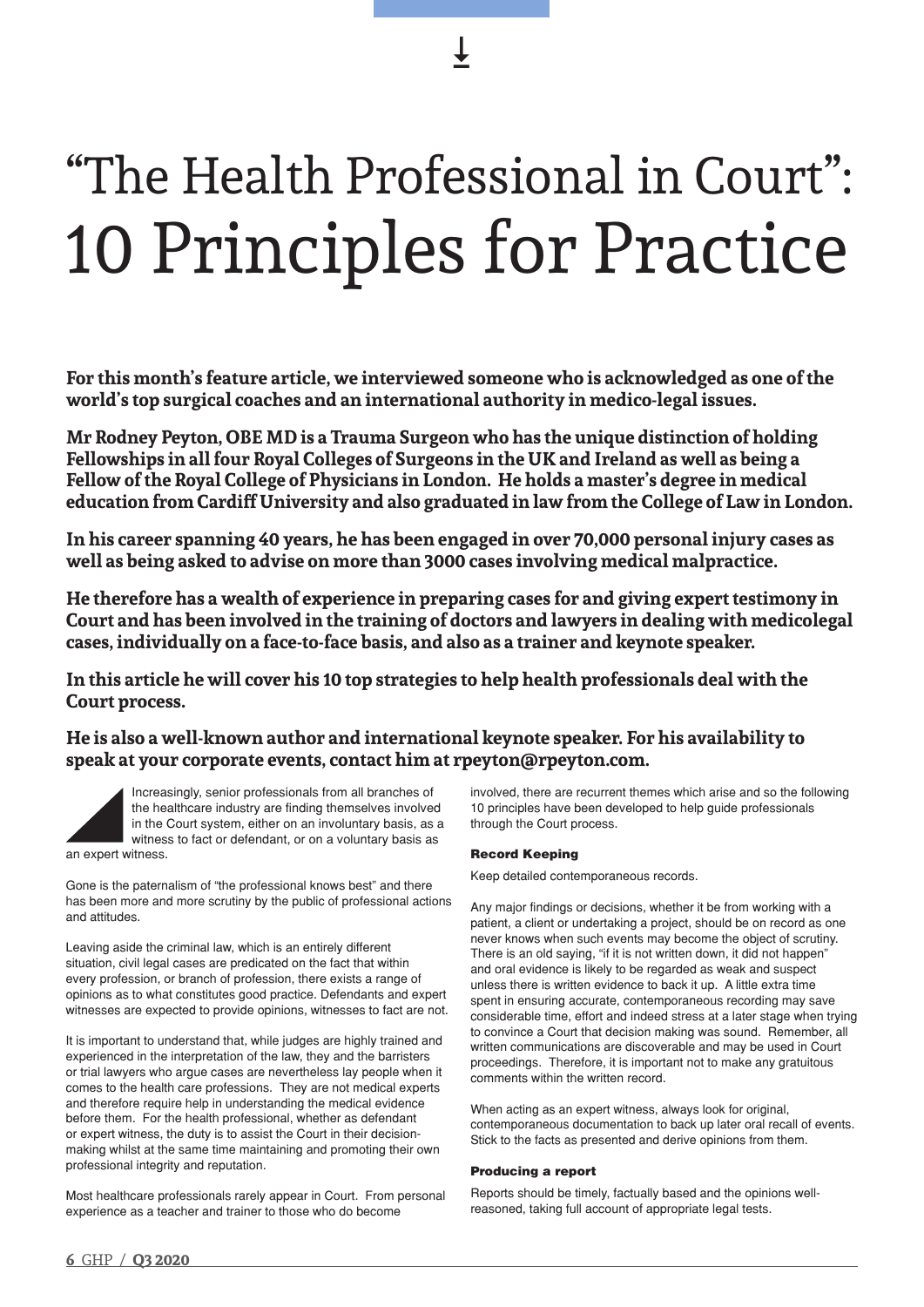When producing a report, clarify whether you are acting as a professional or as an expert and keep the distinction between the two. As a defendant you will be required to explain your position. It is important you outline any reasonable range of opinion which informed your decision-making and actions, stating why your own should be preferred, "defence being the best form of attack".

Being a witness to fact is a requirement rather than a choice. If you have been directly involved, provide evidence under clinical findings, observations and actions. Limit evidence to that which has been recorded and remember not to venture opinions or speculate on events.

An expert witness's function is to help the Court by virtue of their knowledge, training and experience within their professional field of expertise. Reports must not intentionally mislead and any omission of relevant information reveals prejudice ,whether acting as a professional or an expert witness. All opinions proffered must be logical, based on recognised clinical evidence and guidelines to include the appropriate standard of care, being clear what was relevant at the time of the incident. Always anticipate counter arguments, addressing them within the body of the report wherever possible and be alert to the potential for your own professional bias. Expert witness reports must be and must be seen to be independent.

Do not revise your report unless you have been subsequently provided with new facts which need to be taken into account, at which time you must explain why these have made a material difference to the previous conclusions.

## Attendance at Court

Always present as professional and credible.

First impressions count. This includes dressing appropriately for the Court and ensuring you have all your papers with you, particularly when actually giving evidence.

Make sure you take time to prepare thoroughly, highlighting any relevant areas in your report and those of others for ease of reference. Make sure you have taken time to think out potential questions or possible arguments which may be raised and know your reasoning behind everything you are going to present.

## Court procedure

Be aware of the Court procedure in whichever jurisdiction you attend While you may be senior in your branch of the health care profession, unless you are highly experienced in Court practice, you are relatively junior in relation to the Court process. This is particularly pertinent for witnesses to fact who may be unfamiliar with legal proceedings.

An expert is engaged because of expertise in a particular subject and must, not only keep up to date in their own field, but also be cognisant of the requirements of the Court process. They are there to represent their point of view and assist the legal process.

It is important they do not come across as overbearing as they are, in fact, servant/leaders, tasked with educating the Court and therefore must understand what is required from the Court's point of view.

Constantly strive to improve your presentation skills, for example by giving talks on medicolegal issues, so that you are used to standing up and delivering legal points in relation to medical cases.

# Duty to the Court

Your professional duty as an expert or a witness to fact is always to the Court, no matter who engages you or why you have been called to attend.

This responsibility must be taken seriously. The role is to help litigants, their lawyers and the Court better understand the nature of medical evidence in individual cases so they can come to reasonable decisions. In this context it is important they are helped to understand what acceptable practice was at the relevant time.

Health professionals do not have immunity when giving evidence. Not having this protection has unfortunately meant that some have been at the receiving end of severe public criticism, up to and including the award of costs against them and even a custodial sentence when the Judge considered that, by acts of omission or commission, the Court had been misled. This can have severe implications on personal, professional and financial standing.

## Range of Opinion

Always acknowledge there may be a range of reasonably held opinions.

In this context also consider possibility Vs probability "more likely than not". If a matter comes to Court, there is going to be an opposing view from another professional expert who does not fully, if at all, agree with your opinion. Therefore, it is important to cover counter arguments in your considered opinion which adds to the credibility of the report. The report must contain logical reasoning for accepting or rejecting other opinions and include any references which are to be relied upon.

Guard against emotional statements and hyperbole and never denigrate others. Very rarely is "in my experience" relevant in Court unless it is thoroughly backed up by objective evidence.

## **Credibility**

Experts must stay within their field of expertise when giving opinions. They should have a bespoke CV for each case, indicating why they are a reliable expert for the matters at hand. It is in the nature of the Court process that opposing lawyers will try to diminish your credibility and it is wise to have answers for the three questions which almost every barrister/trial lawyer will utilise at the beginning of an examination. These are:- • Do you know your duty to the Court, including your knowledge of relevant legal tests? • Are you an expert on all points on which you are giving an opinion? • Is there a range of opinion which reasonable and respectable doctors may hold? Ensure you are clear on your answers before getting into the witness box. This is all about credibility and as far as possible stay away from arguing about legal, technical and ethical issues.

## Giving evidence

There are three types of oral examination for all types of witnesses, the evidence-in-chief, cross examination and re-examination. For Evidence-in-chief, your barrister or trial lawyer will lead you through your report and highlight any specific points relevant to the case. Cross examination by opposing counsel looks at those points in detail, helping the Court assess credibility and ascertain whether there are in fact other opinions which are equally valid. Do not get into an argument with the barrister or trial lawyer who is questioning you. Expect to be put under pressure during cross examination but resist being provoked. Keep calm and answer to the bench. If you feel that your answers are being cut short unreasonably ask the Judge if you may expand and follow their direction, always coming across as reasonable and professional. After answering the Judge or presiding officer then look back to the barrister or trial lawyer for the next question.

If you are given new information which you did not have before then say so and, unless the answer is obvious, do not give a knee jerk reaction but ask for time to think it out. If it is not in your field say so and be careful of your own personal bias, again clearly separating fact and opinion. All your reasoning must stand up to logical scrutiny. Re-examination is led by the instructing party to clarify issues which have been raised during cross examination. This phase is usually fairly short and rarely are any new matters raised.

# Keep it Simple

Keep all your evidence as simple as possible.

Remember, although the Court consists of lay people, they have considerable expertise and experience in handling different kinds of evidence. Take time to explain the issues at hand in jargon free,